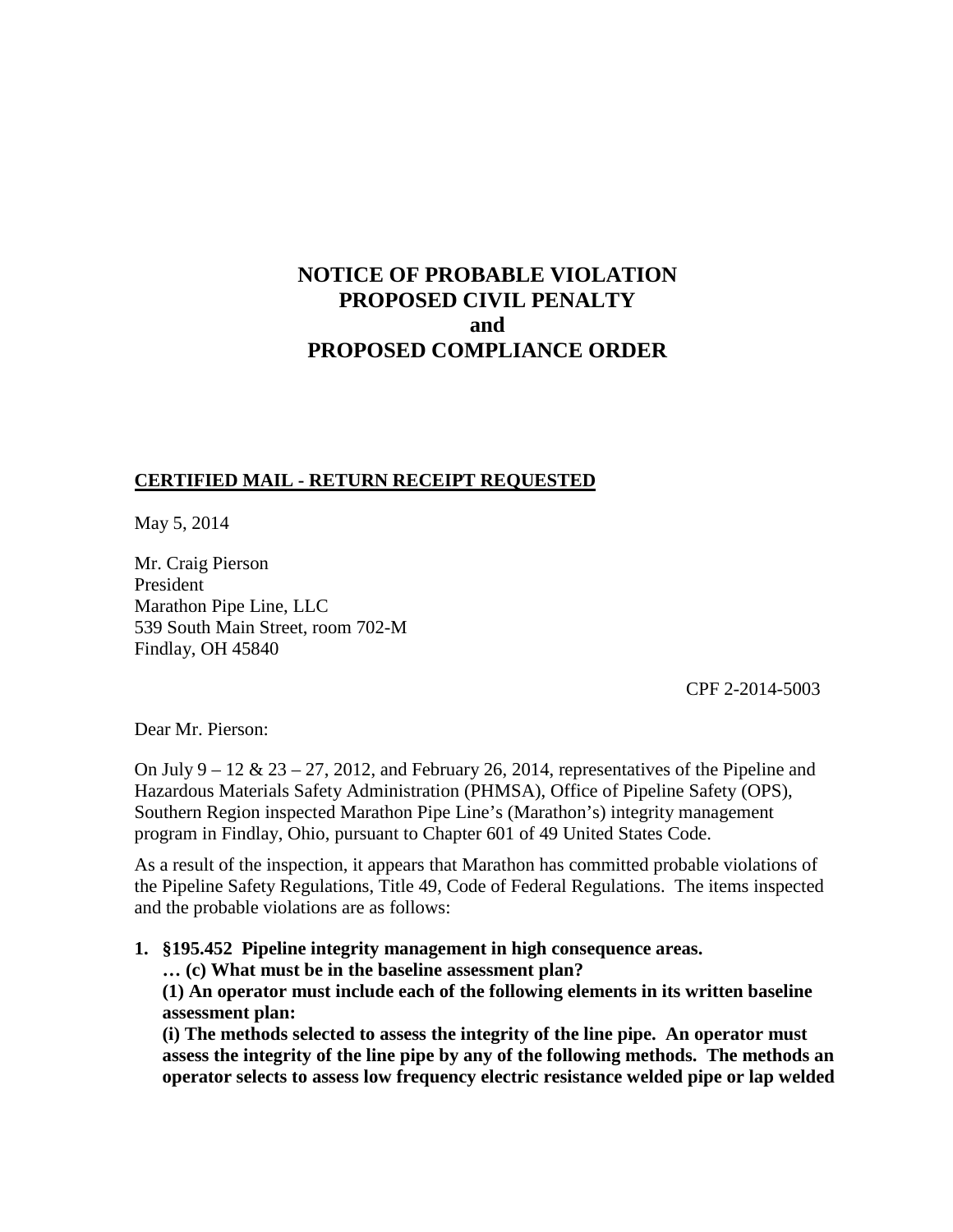**pipe susceptible to longitudinal seam failure must be capable of assessing seam integrity and of detecting corrosion and deformation anomalies. … (C) External corrosion direct assessment in accordance with §195.588; or** 

Marathon developed its *Standard MPLMNT127* <sup>1</sup> *"…to provide a standardized process to successfully plan and execute an ECDA* [External Corrosion Direct Assessment] *project."* But, the written "*ECDA Procedures for Cased Pipe"*<sup>2</sup> (ECDA procedures) contained in the *Standard* did not provide for the use of ECDA in accordance with §195.588.

That is, Marathon developed and used its written procedures in *Standard MPLMNT127* to complete the baseline integrity management assessment of cased pipe using the ECDA method but the ECDA procedures were not in accordance with §195.588 because they did not follow the requirements of NACE  $SP0502^3$  as follows:

- A. Marathon's ECDA procedures did not follow the requirements of NACE SP0502 Section 3.4.1 which states *"The pipeline operator shall select indirect inspection tools based on their ability to detect corrosion activity and coating holidays reliably under the specific pipeline conditions to be encountered."*
	- Section 4.1.4 *(Selection of Indirect Inspection Tools)* of Marathon's ECDA procedures stated, *"Casing test methods are expected to provide information about the electrical status of casings (i.e. metallic or electrolytic short)"* and Section 5.1.1 *(Electrical Test Methods to Verify Casing Isolation)* of Marathon's ECDA procedures stated *"Two or more test methods shall be selected to determine casing electrical isolation."* But, nothing in either section of the ECDA procedures described the ability of the tools to detect corrosion activity and coating holidays reliably for line pipe inside a steel casing.
	- Sections 4.1.4.1 *(Qualitative Tests for Casing Isolation)* and 4.1.4.2 *(Quantitative Tests for Casing Isolation)* of Marathon's ECDA procedures included six test methods - four of which were based on indirect inspection tools listed in NACE SP0502, Section 3.4.1 Table 2. That said, Table 2 in NACE SP0502 *(ECDA Tool Selection Matrix)* includes five indirect inspection tools which are identified as *"Not applicable to this tool or not applicable to this application without additional considerations"* for cased piping. But, Marathon's ECDA procedures did not provide additional considerations for the use of these methods to detect corrosion activity and coating holidays reliably on cased piping.
- B. Marathon's ECDA procedures did not follow the requirement of NACE SP0502 Section 5 *Direct Examination*. Section 6.1.1 of Marathon's ECDA procedures stated,

 $\overline{a}$ 

<sup>1</sup> Marathon Petroleum Company LLC Standard # MPLMNT127, External Corrosion Direct Assessment (ECDA) for Pipelines

<sup>&</sup>lt;sup>2</sup> Marathon Petroleum Company LLC Standard # MPLMNT127, Attachment 12.5, ECDA Procedures for Cased Pipe, Pipeline External Corrosion Direct Assessment (ECDA)

<sup>3</sup> NACE SP0502–2008, Standard Practice, "Pipeline External Corrosion Direct Assessment Methodology" (reaffirmed March 20, 2008) is incorporated by reference, see §195.3.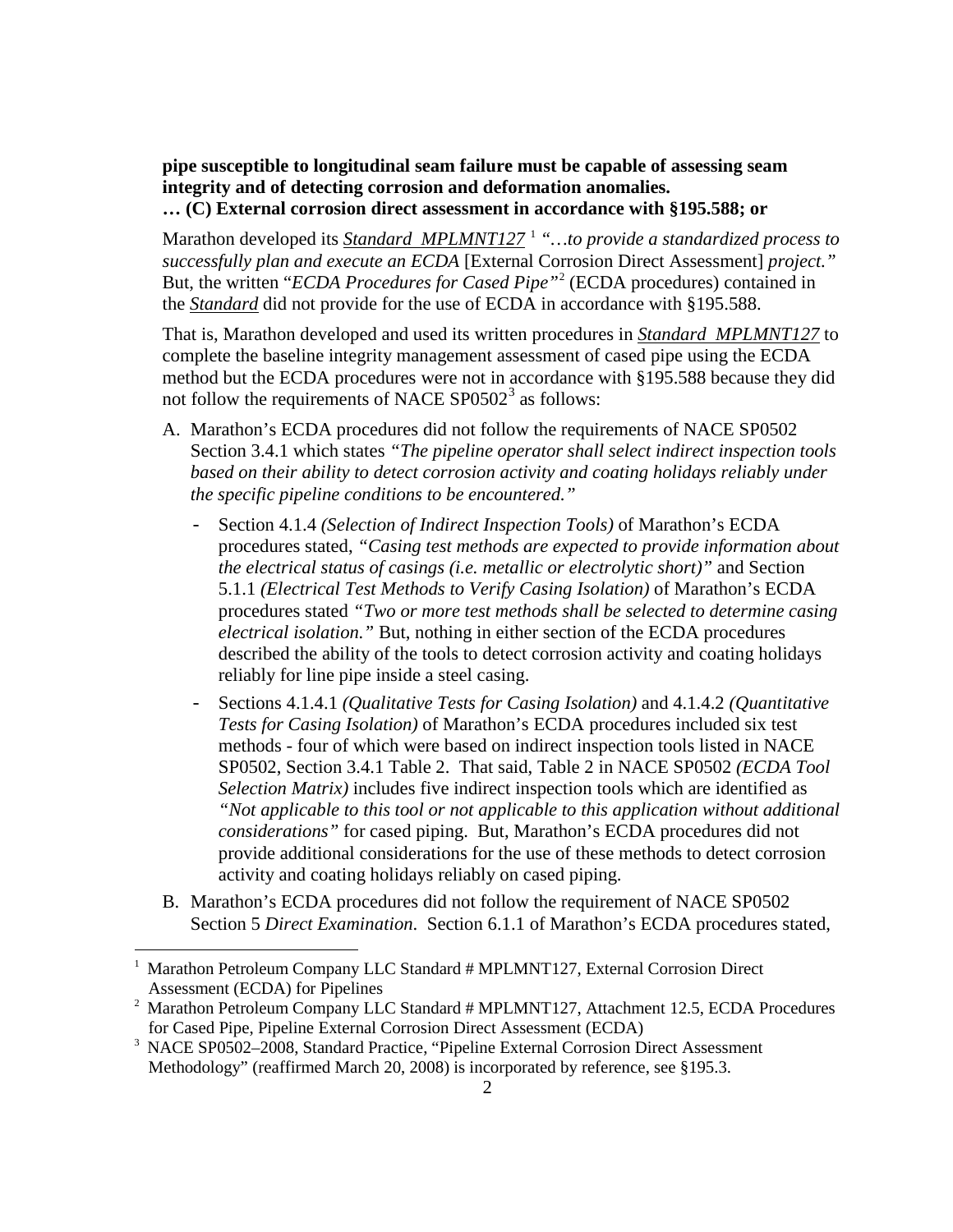*"The Direct Examination Step requires excavations to expose the pipe upstream and downstream of the casing then a detailed inspection can be performed."* But Marathon's ECDA procedures did not require the direct examination of the line pipe within casings when required for prioritized indications, or other required direct examinations in the ECDA Region identified as most likely for external corrosion.

#### **2. §195.452 Pipeline integrity management in high consequence areas.**

**... (j)** *What is a continual process of evaluation and assessment to maintain a pipeline's integrity?*

**… (5)** *Assessment methods.* **An operator must assess the integrity of the line pipe by any of the following methods. The methods an operator selects to assess low frequency electric resistance welded pipe or lap welded pipe susceptible to longitudinal seam failure must be capable of assessing seam integrity and of detecting corrosion and deformation anomalies.**

**… (iii) External corrosion direct assessment in accordance with §195.588; or**

Marathon developed its *Standard MPLMNT127 "…to provide a standardized process to successfully plan and execute an ECDA* [External Corrosion Direct Assessment] *project."* But, the written "*ECDA Procedures for Cased Pipe"* contained in in the *Standard* did not provide for the use of ECDA in accordance with §195.588.

That is, Marathon developed and used its written procedures in *Standard MPLMNT127* to complete the continual process of evaluation and assessment to maintain a pipeline's integrity (i.e. reassessments) of cased pipe using the ECDA method but the ECDA procedures were not in accordance with §195.588 because they did not follow the requirements of NACE SP0502 as follows:

- A. Marathon's ECDA procedures did not follow the requirements of NACE SP0502 Section 3.4.1 which states *"The pipeline operator shall select indirect inspection tools based on their ability to detect corrosion activity and coating holidays reliably under the specific pipeline conditions to be encountered."*
	- Section 4.1.4 *(Selection of Indirect Inspection Tools)* of Marathon's ECDA procedures stated, *"Casing test methods are expected to provide information about the electrical status of casings (i.e. metallic or electrolytic short)"* and Section 5.1.1 *(Electrical Test Methods to Verify Casing Isolation)* of Marathon's ECDA procedures stated *"Two or more test methods shall be selected to determine casing electrical isolation."* But, nothing in either section of the ECDA procedures described the ability of the tools to detect corrosion activity and coating holidays reliably for line pipe inside a steel casing.
	- Sections 4.1.4.1 *(Qualitative Tests for Casing Isolation)* and 4.1.4.2 *(Quantitative Tests for Casing Isolation)* of Marathon's ECDA procedures included six test methods - four of which were based on indirect inspection tools listed in NACE SP0502, Section 3.4.1 Table 2. That said, Table 2 in NACE SP0502 *(ECDA Tool Selection Matrix)* includes five indirect inspection tools which are identified as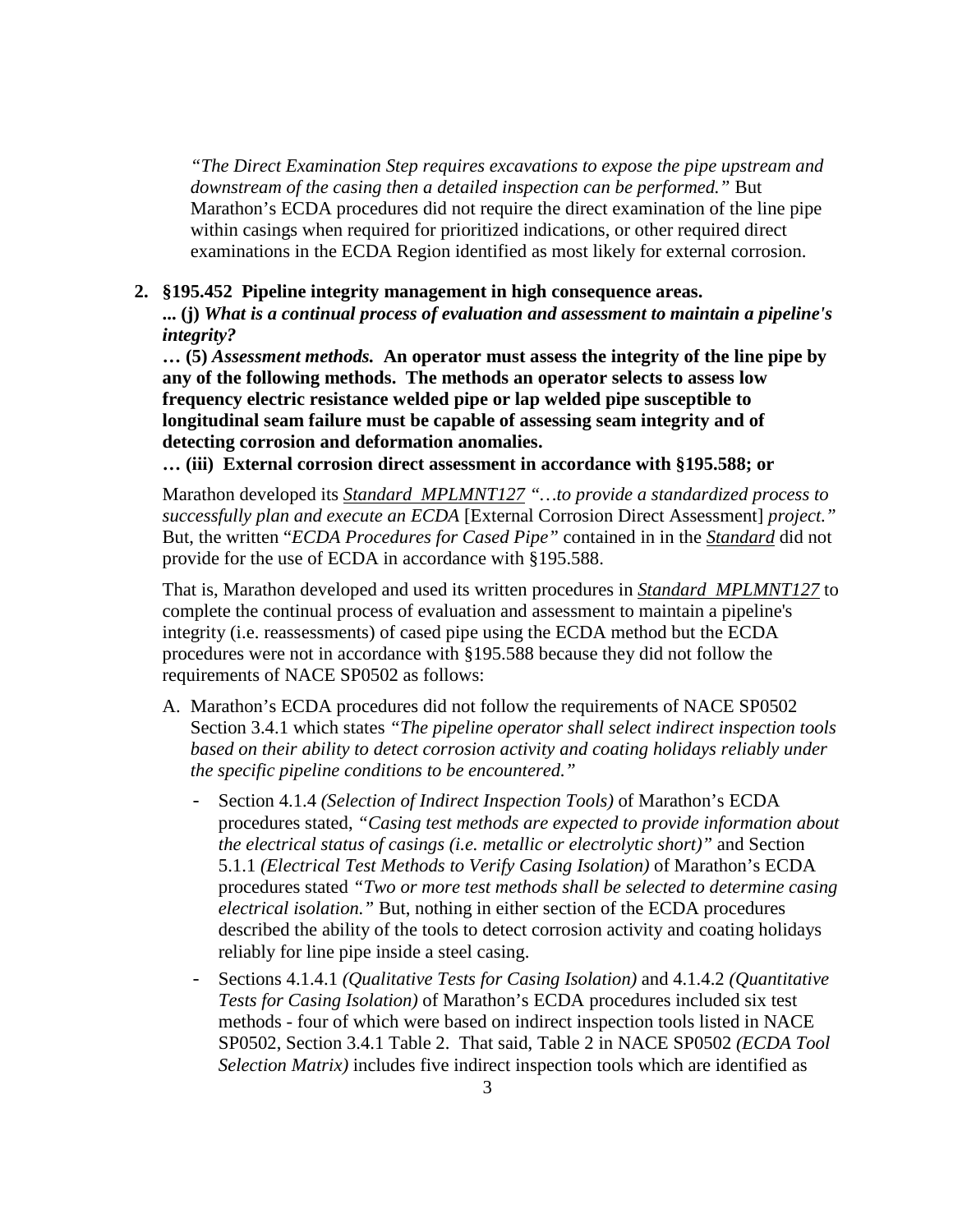*"Not applicable to this tool or not applicable to this application without additional considerations"* for cased piping. But, Marathon's ECDA procedures did not provide additional considerations for the use of these methods to detect corrosion activity and coating holidays reliably on cased piping.

B. Marathon's ECDA procedures did not follow the requirement of NACE SP0502 Section 5 *Direct Examination*. Section 6.1.1 of Marathon's procedures stated, *"The Direct Examination Step requires excavations to expose the pipe upstream and downstream of the casing then a detailed inspection can be performed."* But Marathon's ECDA procedures did not require the direct examination of the line pipe within casings when required for prioritized indications, or other required direct examinations in the ECDA Region identified as most likely for external corrosion.

## **3. §195.452 Pipeline integrity management in high consequence areas.**

**…(l)** *What records must be kept?* **(1) An operator must maintain for review during an inspection:**

**…(ii) Documents to support the decisions and analyses, including any modifications, justifications, variances, deviations and determinations made, and actions taken, to implement and evaluate each element of the integrity management program listed in paragraph (f) of this section.**

Marathon did not maintain for review during an inspection documents to support the decisions and analyses it made to evaluate its ECDA procedures, which were contained in its *Standard MPLMNT127* and were used to assess the integrity of line pipe in casings.

That is, Marathon did not provide documents to the PHMSA inspector during the inspection to support the decisions and analyses it made to evaluate its ECDA procedures.

## **4. §195.588 What standards apply to direct assessment?**

**…(b) The requirements for performing external corrosion direct assessment are as follows:**

**(1)** *General.* **You must follow the requirements of NACE SP0502 (incorporated by reference,** *see* **§ 195.3). Also, you must develop and implement an External Corrosion Direct Assessment (ECDA) plan that includes procedures addressing preassessment, indirect examination, direct examination, and post-assessment.**

Marathon did not follow the requirements of NACE SP0502 when it used ECDA to assess the integrity of line pipe that could affect a High Consequence Area (HCA).

Marathon performed the baseline assessment of the line pipe that could affect an HCA in the Lebanon Junction Mid-Valley to Lebanon Junction 20" pipeline in 2010 and 2011using ECDA. But, the Lebanon Junction Mid-Valley to Lebanon Junction 20" pipeline included line pipe in a casing at the pipeline crossing of Highway 61. Marathon did not assess the line pipe in the casing at Highway 61 using ECDA in accordance with NACE SP0502 because Marathon used its "*ECDA Procedures for Cased Pipe"* contained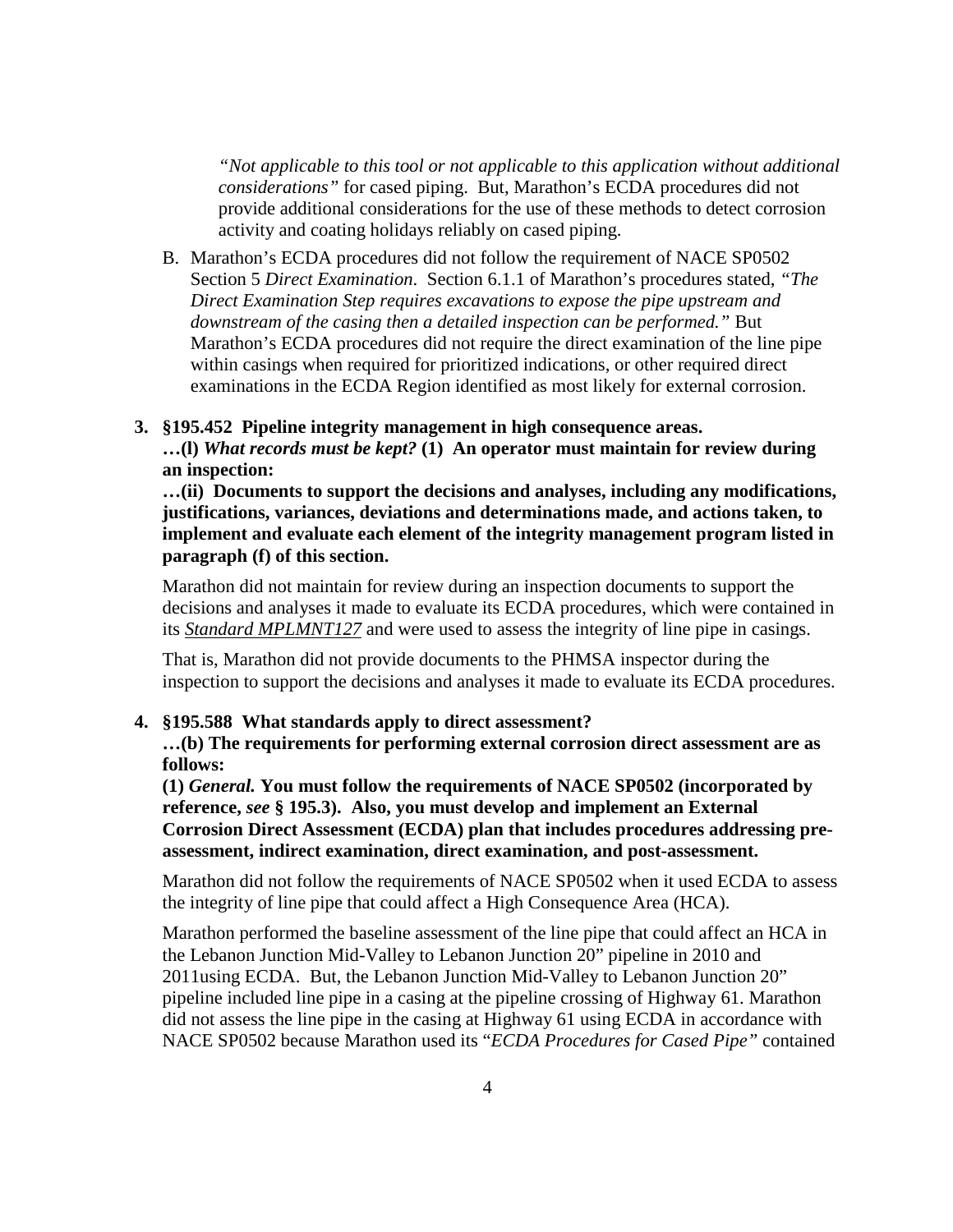in its *Standard MPLMNT127* and those ECDA procedures did not meet the requirements of NACE SP0502.

In 2010 and 2011, Marathon conducted the reassessment of the line pipe in the Lima Metering – Lima Tank Farm 22"  $& 16$ " and the Lima Metering – Lima Maumee 24"-16" pipelines using ECDA. The Lima Metering – Lima Tank Farm 22" & 16" pipeline included two sections of line pipe in casings at the crossings of Dixie Highway and the B&O Railroad. The Lima Metering – Lima Maumee 24"-16" pipeline also included line pipe in a casing at the crossing of Dixie Highway. Marathon did not assess the line pipe in the casings at the Dixie Highway crossings and the line pipe in the casing at the B&O Railroad crossing using ECDA in accordance with NACE SP0502 because Marathon used its "*ECDA Procedures for Cased Pipe"* contained in its *Standard MPLMNT127* and those ECDA procedures did not meet the requirements of NACE SP0502.

#### Proposed Civil Penalty

Under 49 United States Code, § 60122, Marathon is subject to a civil penalty not to exceed \$200,000 per violation per day the violation persists up to a maximum of \$2,000,000 for a related series of violations. For violations occurring prior to January 4, 2012, the maximum penalty may not exceed \$100,000 per violation per day, with a maximum penalty not to exceed \$1,000,000 for a related series of violations. The Compliance Officer has reviewed the circumstances and supporting documentation involved in the above probable violations and has recommended that Marathon be preliminarily assessed a civil penalty of \$24,400 as follows:

| Item number | Penalty  |
|-------------|----------|
|             | \$24,400 |

## Proposed Compliance Order

With respect to items 1, 2, and 4, pursuant to 49 United States Code § 60118, the Pipeline and Hazardous Materials Safety Administration proposes to issue a Compliance Order to Marathon Pipe Line, LLC. Please refer to the *Proposed Compliance Order*, which is enclosed and made a part of this Notice.

#### Response to this Notice

Enclosed as part of this Notice is a document entitled *Response Options for Pipeline Operators in Compliance Proceedings*. Please refer to this document and note the response options. Be advised that all material you submit in response to this enforcement action is subject to being made publicly available. If you believe that any portion of your responsive material qualifies for confidential treatment under 5 U.S.C. 552(b), along with the complete original document you must provide a second copy of the document with the portions you believe qualify for confidential treatment redacted and an explanation of why you believe the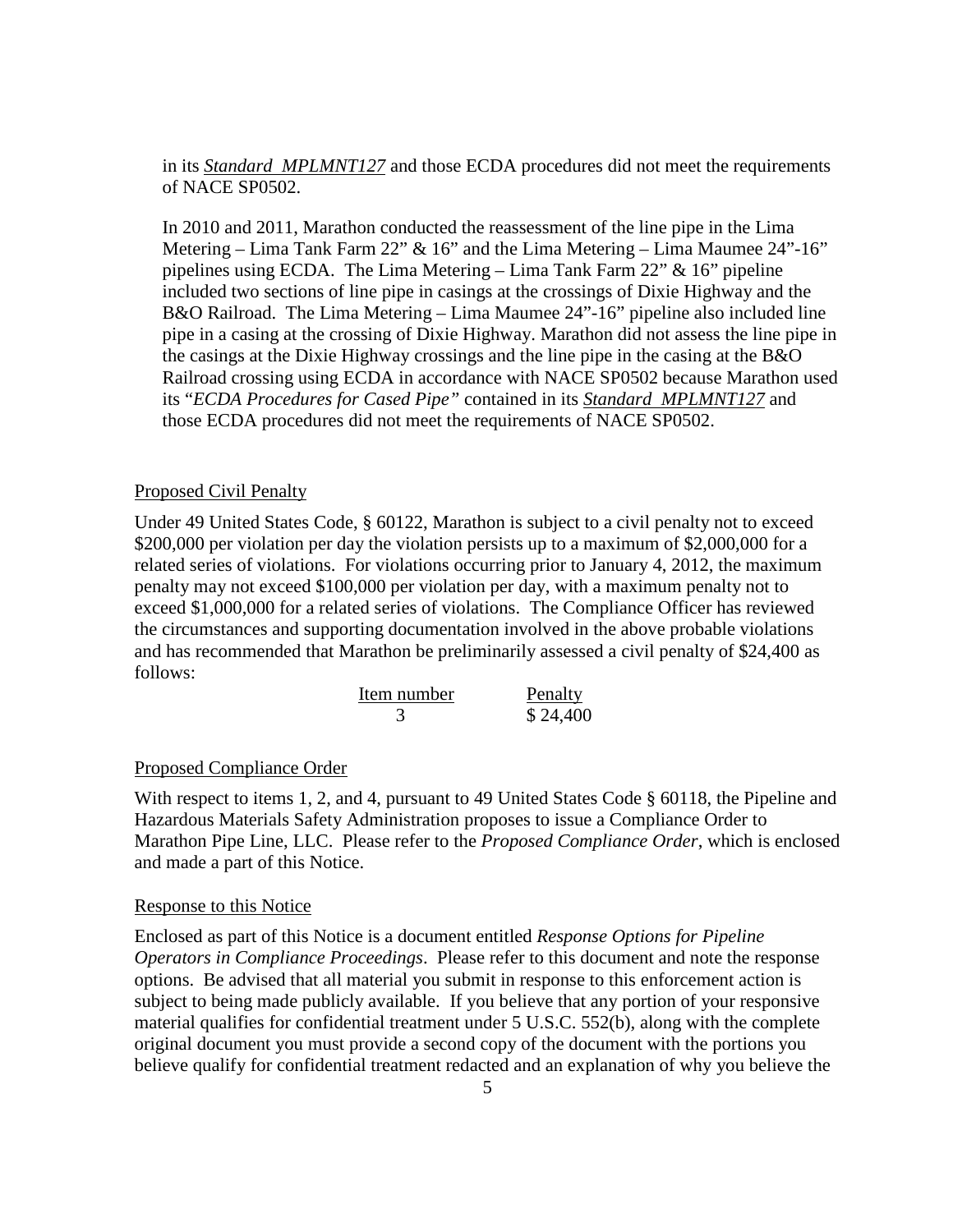redacted information qualifies for confidential treatment under 5 U.S.C. 552(b). If you do not respond within 30 days of receipt of this Notice, this constitutes a waiver of your right to contest the allegations in this Notice and authorizes the Associate Administrator for Pipeline Safety to find facts as alleged in this Notice without further notice to you and to issue a Final Order.

In your correspondence on this matter, please refer to **CPF 2-2014-5003** and for each document you submit, please provide a copy in electronic format whenever possible.

Sincerely,

Wayne T. Lemoi Director, Office of Pipeline Safety PHMSA Southern Region

Enclosures: *Proposed Compliance Order Response Options for Pipeline Operators in Compliance Proceedings*